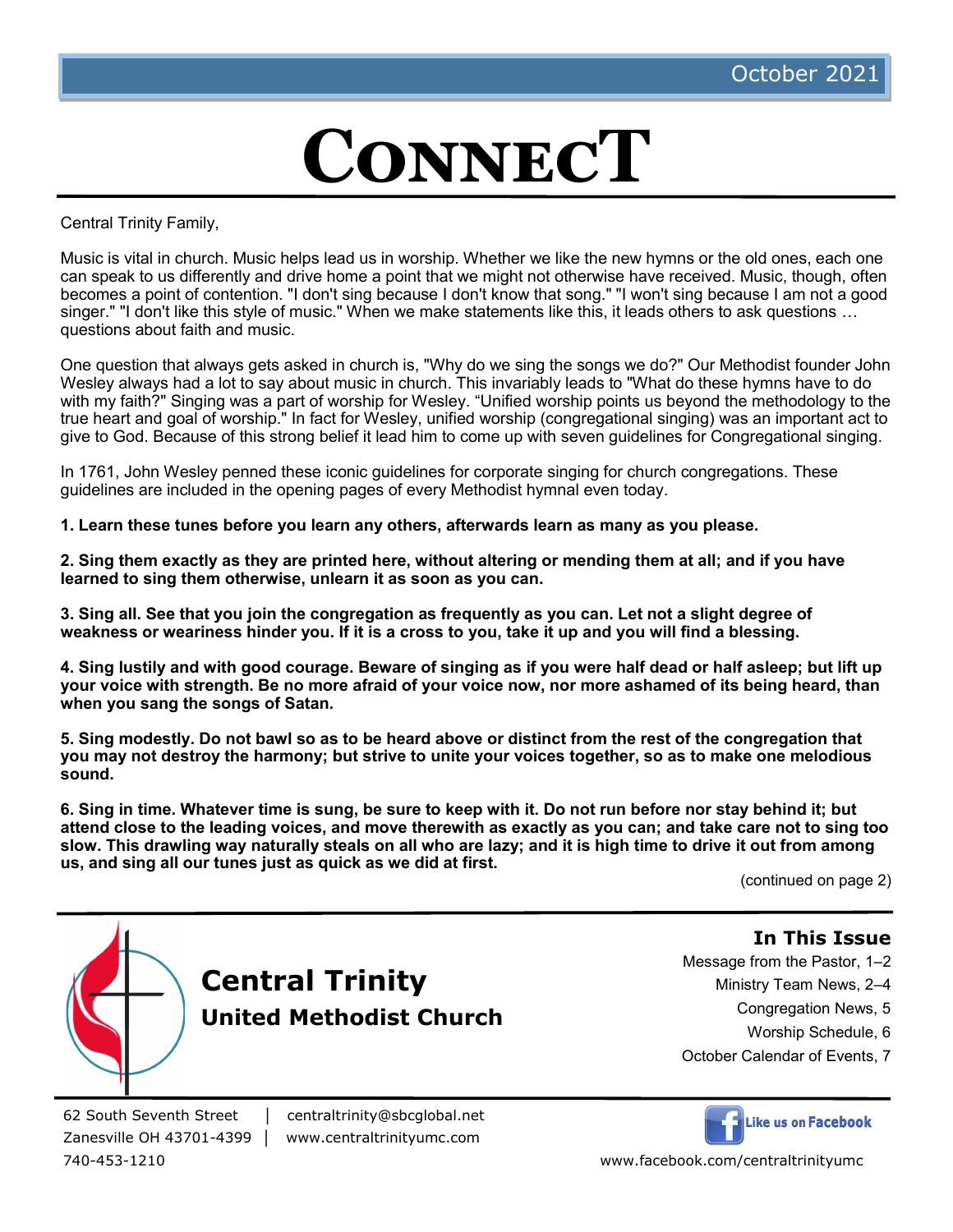# **Church Staff**

In Ministry with you …

**Lead Pastor** Jon Exman

**Associate Pastor** Jon Carter

**Children's Ministries** Lesa Exman

**Director of Music** Jim McLaughlin

**Chancel & Children's Choir** Ann Sims

**Wesleyan & Carillon Bells** Andy Ruetz

**Nursery Attendants** Callie Carter Sue Loader

**Administrative Assistant** Bonnie Gerdau

**Treasurer** Holly Ruetz

**Financial Secretary** Rick Mohler

#### **Sunday Schedule**

9:00 a.m. *Ignite* Service 9:00 a.m. Sunday School 9:45 a.m. Wesleyan Choir 10:30 a.m. Worship 10:30 a.m. Sunday School 10:30 a.m. CT Students Grades 5–8 6:00 p.m. CT Students Grades 7–12

Childcare provided each Sunday 8:50 to 11:30 a.m.

Handicapped parking available at North entrance of parking lot

#### **Office Hours**

Mon. – Thu. 9 a.m. – 3 p.m. Closed Noon – 1 p.m. Fri. 9 a.m. – Noon

(continued from page 1)

**7. Above all sing spiritually. Have an eye to God in every word you sing. Aim at pleasing Him more than yourself, or any other creature. In order to do this attend strictly to the sense of what you sing, and see that your heart is not carried away with the sound, but offered to God continually; so shall your singing be such as the Lord will approve here, and reward you when he cometh in the clouds of heaven."**

The lesson to be learned here is: we don't do this for us. It's for GOD first and foremost. And as a worship leader that represents God, He wants us to help others to put Him first and foremost in their offerings of worship as well. Before you rehearse and before a service we should always make time to turn our hearts and minds to God. Asking Him to help us move past our problems and shortcomings, we can posture ourselves in such a place that people can clearly see God in us. Ultimately, it's all about turning our eyes (and helping others to do the same) to God the Father, Son, and Holy Spirit.

Really these last 2 sentences are what it's all about—letting people see God through you. One way is by simply singing. So as you stand and sing together during worship, let us be reminded of why we sing…and sing it. - Pastor Jon Exman

# **Family Fun Night**

Trunk or Treat, pumpkin painting, the movie "It's a Great Pumpkin, Charlie Brown," food, and fellowship.

We would appreciate your help in the following areas: Decorate your vehicle for Trunk or Treat. Help serve food. Help with painting of the pumpkins. Come have fun and spread God's love.

We will have flyers available soon. Any questions, please feel free to contact Lesa Exman 419-605-6858; thelesaexman@gmail.com

**Central Trinity Parking Lot October 24, 2021 6:00–8:00 p.m.**



62 South Seventh Street │ centraltrinity@sbcglobal.net

Zanesville OH 43701-4399 │ www.centraltrinityumc.com

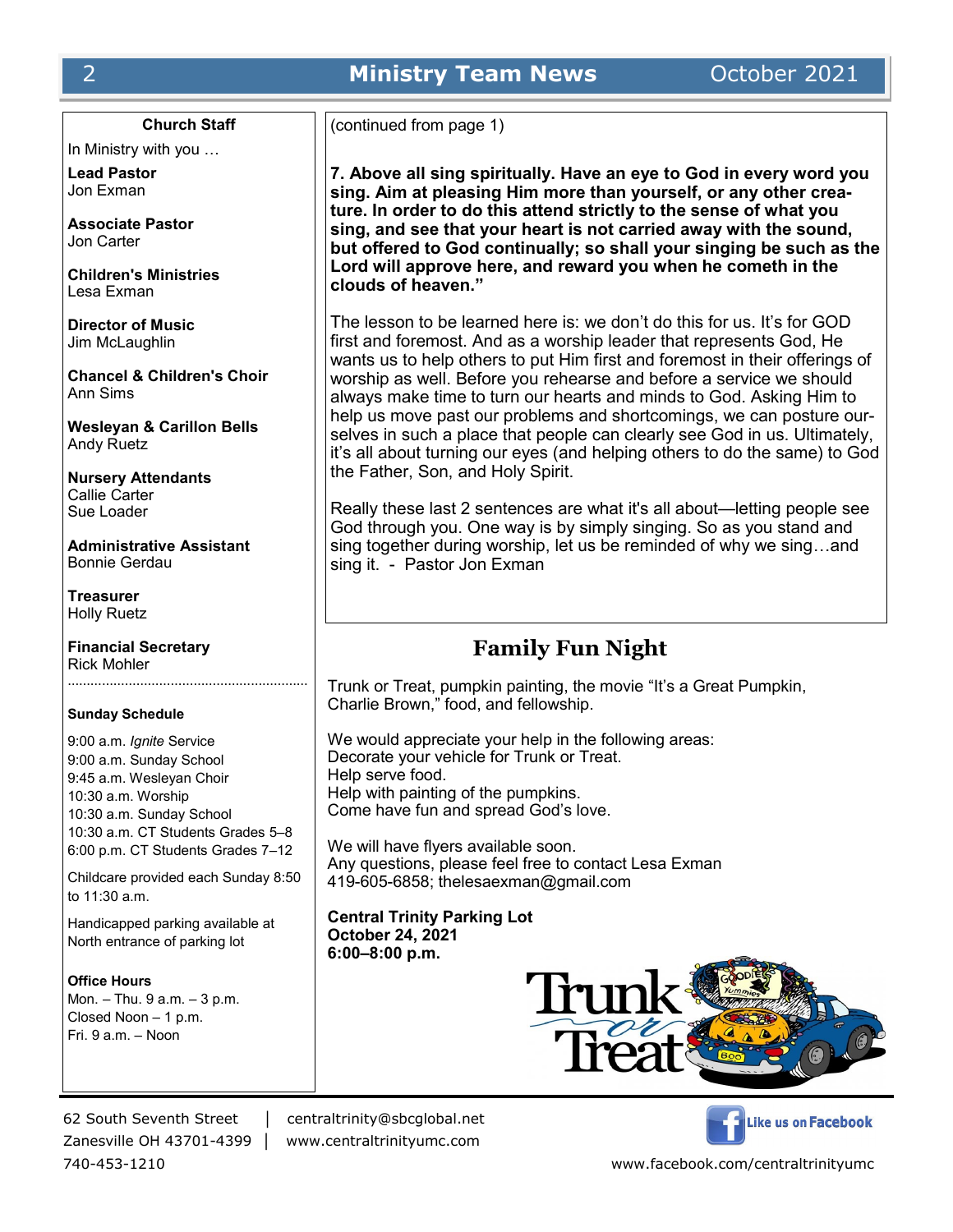# **United Methodist Women**

**United Methodist Women** meets Monday, October 4, 6 p.m., at the church for *Nehemiah Throws a Party*. Join us for an opportunity to breathe, celebrate one another, and practice being joyful again. **Angel Wings Prayer Shawl Ministry** continues meeting Thursdays, 5–7 p.m., in the Strong Family classroom. All are welcome for stitching, praying, and fellowship.

**Foothills District United Methodist Women** meets Saturday, October 16, 9:30 a.m. to noon at First Hope United Methodist Church, Crooksville. We will have the business meeting, memorial service, recognition of Five-Star Giving units and Reading Program participants, and installation of incoming officers and recognition of outgoing officers. Marcia Florey from Miami Valley District will portray Deaconess Mary Geeding as the program. If you plan to attend, please let Janice Deal know by Wednesday, September 29.



# **Pipe Organ Spectacular**

Jim McLaughlin will present his 24th annual organ recital at Central Trinity, Sunday, October 10, 3:00 p.m. The center of attention for the recital is the church's 1924 E.M. Skinner pipe organ. The recital project started in response to the rebuilding and enhancement of the organ by the Peebles-Herzog Organ Company in 1997. The recital program includes a wide variety of music. Bach's *Prelude and Fugue* on the tune "St. Anne" will be the featured organ composition. Marge Overdorff will join Jim for a new piano and organ duet. Lucas Ruetz will be featured with two organ solos. Jim will also play several piano solos. Andy and Ann will lead the congregational singing. After the recital, the audience is invited to take a tour of the pipe chamber led by Schroeder Dodds as well as a fellowship time sponsored by the CT worship committee. The recital will be "live streamed" on our Facebook and later placed on the church website. The recital is free and open to the public. Plan to attend and bring a friend.



**Come as Yourself, Grow in Faith, Serve with Love**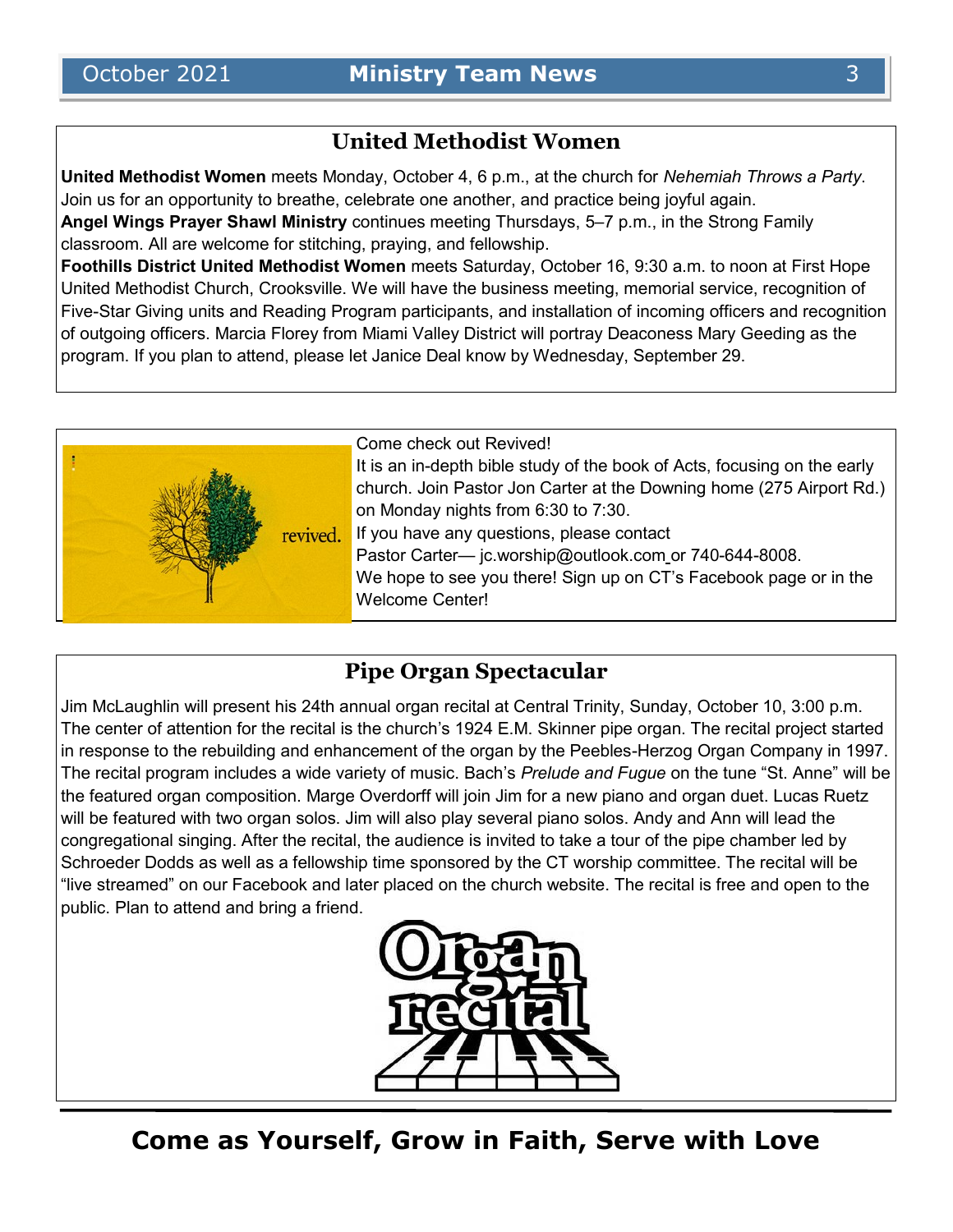# **Music Ministry**

Special thanks to all the choir members and families who made our fall choir kick-off a success. We are excited and blessed to be able to make music together again during the worship services. There are still openings in all choirs. Please feel free to reach out to Ann Sims or Andy Ruetz if you have any questions.

# Choir Rehearsal Schedule

Thursday 6:00–6:30 p.m. - Children's Choir (grades pre-K–6) Thursday 6:00–7:00 p.m. - Carillon Bells Thursday 7:00–8:00 p.m. - Chancel Choir Sunday 9:45–10:15 a.m. - Wesleyan Choir (grades 7–12)



# **Verla Moore Service Club**

It is almost here! Operation Christmas Child kickoff is October 3! We have some fun things planned, so don't miss out! Can't shop? That's OK! You can still help by making a monetary donation, or we can help you fill shoeboxes online. Be sure to stop by the Welcome Center to pick up your boxes to fill and to get more information how you can help spread the news of Jesus to children all over the world! Help us meet our goal of 250 boxes!

# **Pennsylvania Amish Lands Featuring Sight & Sound's** *Queen Esther*

Coburn Cruisers have invited us to join them. We're excited to have a trip to the Pennsylvania Amish Lands on December 1–3, featuring the Sight & Sound's live performance of *Queen Esther*. Other highlights include tours of the Amish countryside and more. We'll also visit Flight 98 Memorial on our way home. You may pick up brochures with all the details along with sign-up sheets here at the church or call 740-453- 7201 or 740-704-1550. Our trips are open to our church family and friends. I hope you will join us.

*If you are interested in going, it's time to make your reservation with your \$50 deposit. Final payment is due October 11.*

*Flyers and registrations forms are available at the Welcome Center.*

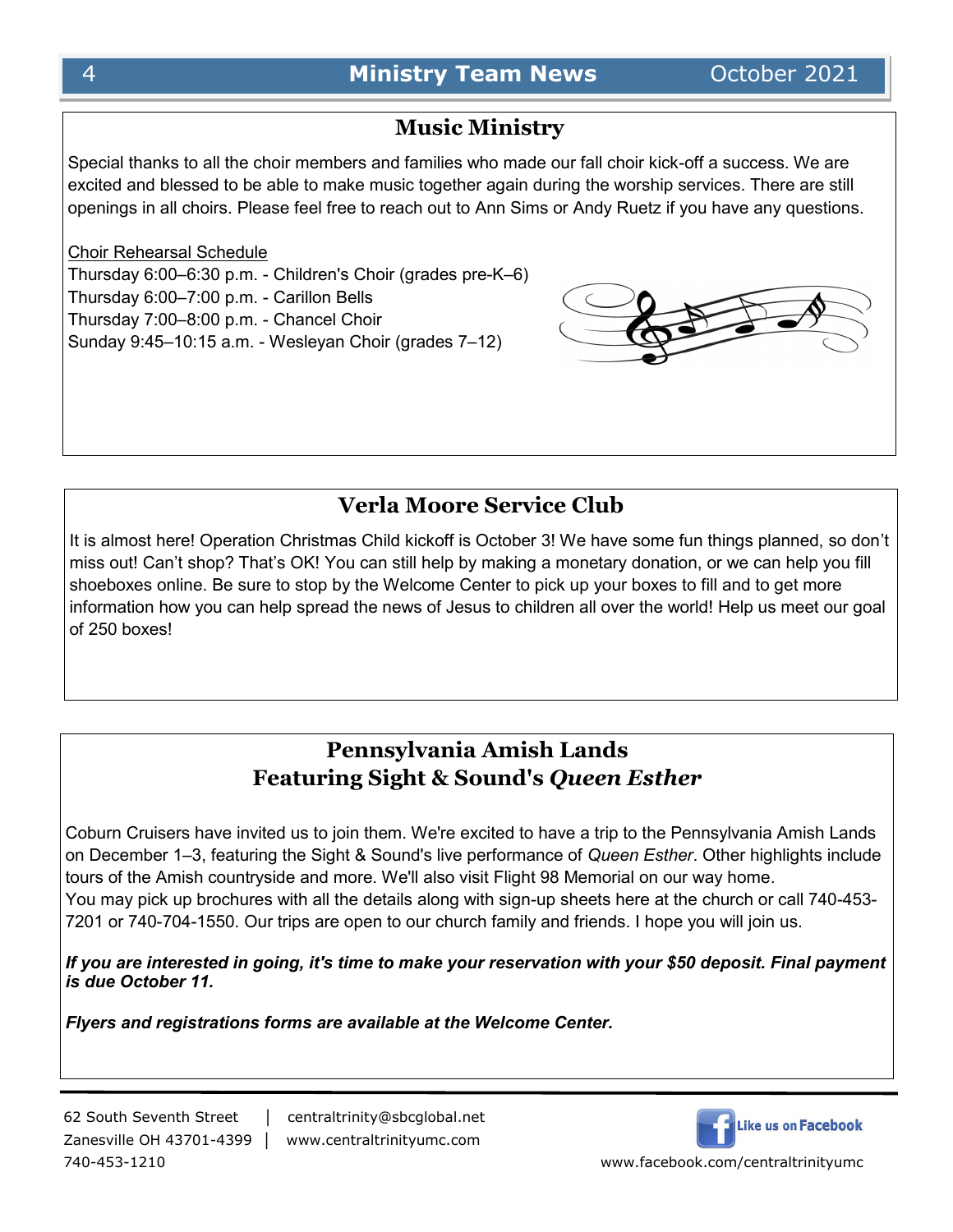# **Volunteers needed!**

The Bereavement Committee serves meals to the loved ones of members who have passed. It takes many hands to prepare and serve this meal, and your help would be greatly appreciated. If you would like to volunteer your time, please complete a form with the way you would like to help and return it to the office in person or drop it in the bin outside the office door. Forms can be found in the Welcome Center. Thank you for serving in this important ministry.

For more information call Brenda Mackall 740-453-5341, or Clarence & Sandy Holbein 740-453-3782.

# **Many Thanks**

Warmest thanks to Kay Stubbins, Marcie Hunter, Phyllis Bradshaw, Mary Longshore, Lisa Cooper, Nancy Moose, Mary Colopy, Sandra Robe, Ann Sims, Sue Wright, Nancy Beitzel, Janice Deal, Jon Carter, Marjorie Artman, and Cathy Dorman for helping in the office this past month while my husband was ill, while I visited my new grandson, and also for updating my computer. Please call the office if I left anyone off this list. I am not aware of the names of all the wonderful volunteers.

- Bonnie Gerdau, Admin Assistant

# **CT Directory 2022**

The Directory will be updated in October for the upcoming 2022 year. Please submit to the office in person or email any changes to your mailing address, phone number, or email you would like to have included in the update no later than October 7, 2021. Thank you! - Office Staff

# **Mitten Tree**

Please bring hats, scarves, mittens, or gloves for the Mitten Tree during October and November. Items can be placed in the bin in the Welcome Center during October and on the tree during November. The items will be distributed between Eastside Community Ministry and The Free Store.

# **The Salvation Army**

The Salvation Army needs volunteer bell ringers November 8 to December 24.

For more information or to sign up call Marsha at 740-452-8350.

Information is on the bulletin board in the Welcome Center.



Shankful<br>and plessed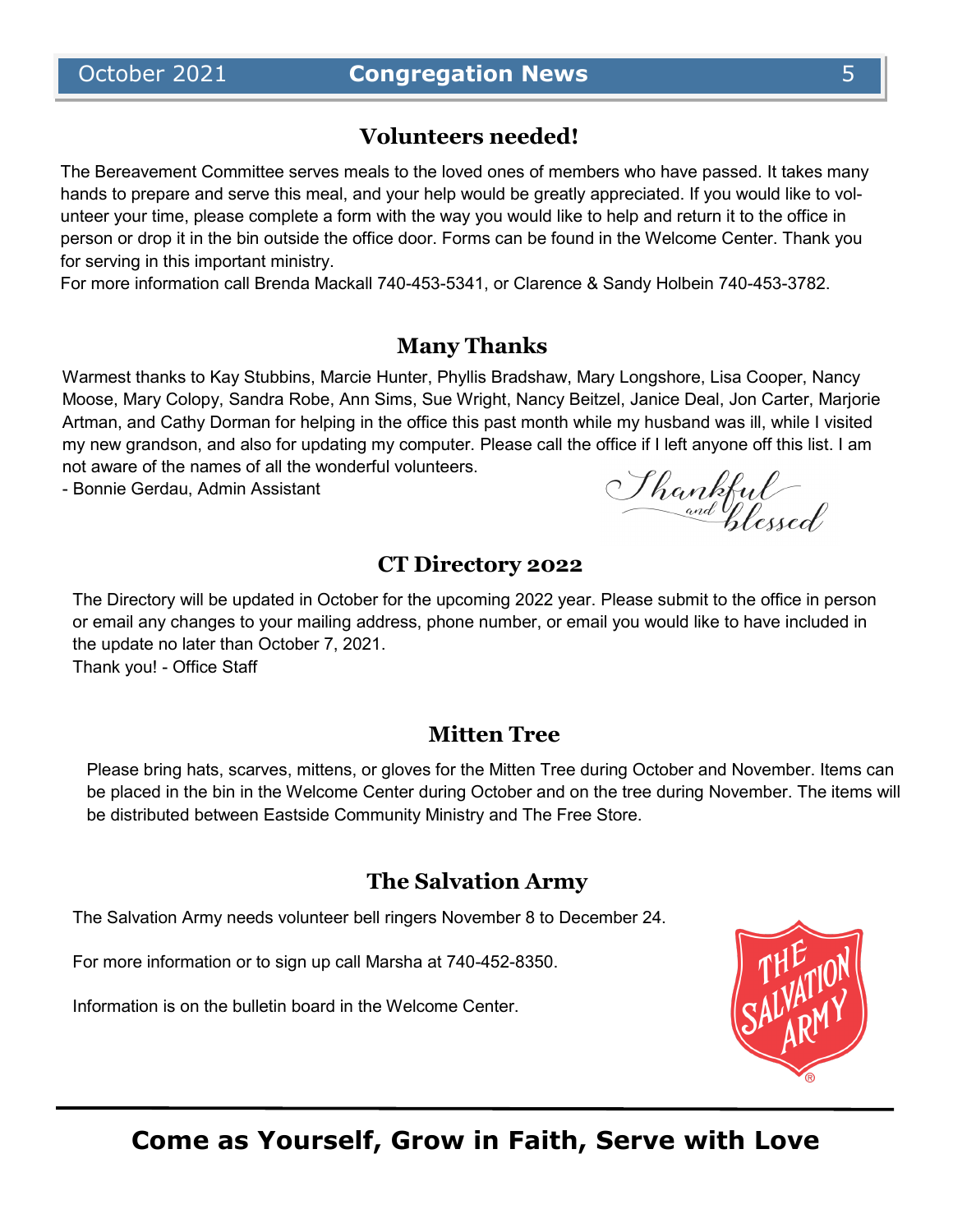# 6 **October Worship** October 2021

Special Music:

**October 3 Holy Communion** Message: "The God Who Goes Before"<br>Scripture: Deuteronomy 31:1–8 Deuteronomy 31:1–8<br>Chancel Choir

# **October 10**

Special Music:

Message: "Do Not Be Afraid" Scripture: Joshua 1:1–9<br>Special Music: Chancel Choir

# **October 17**

Scripture: Psalm 23 Special Music: Chancel Choir

Message: "The God Who Walks Us Through the Darkest Valleys"

# **October 24**

Special Music: Chancel Choir

Message: "The God Who Holds Your Hand" Scripture: Isaiah 41:9-13

**October 31 Consecration Sunday**

Special Music: Chancel Choir

Message: "The God Who Is Our Helper" Scripture: Hebrews 13:5-8



**Average YTD attendance: Sept worship attendance** 

(through 9/19): 134

#### **August 2021 Financial Report**

YTD Budget \$295,197 YTD Income \$248,541 YTD Expenses \$255,395



62 South Seventh Street │ centraltrinity@sbcglobal.net

Marty Wilson, October 27

Zanesville OH 43701-4399 │ www.centraltrinityumc.com

If we missed anyone or do not have the date right, please call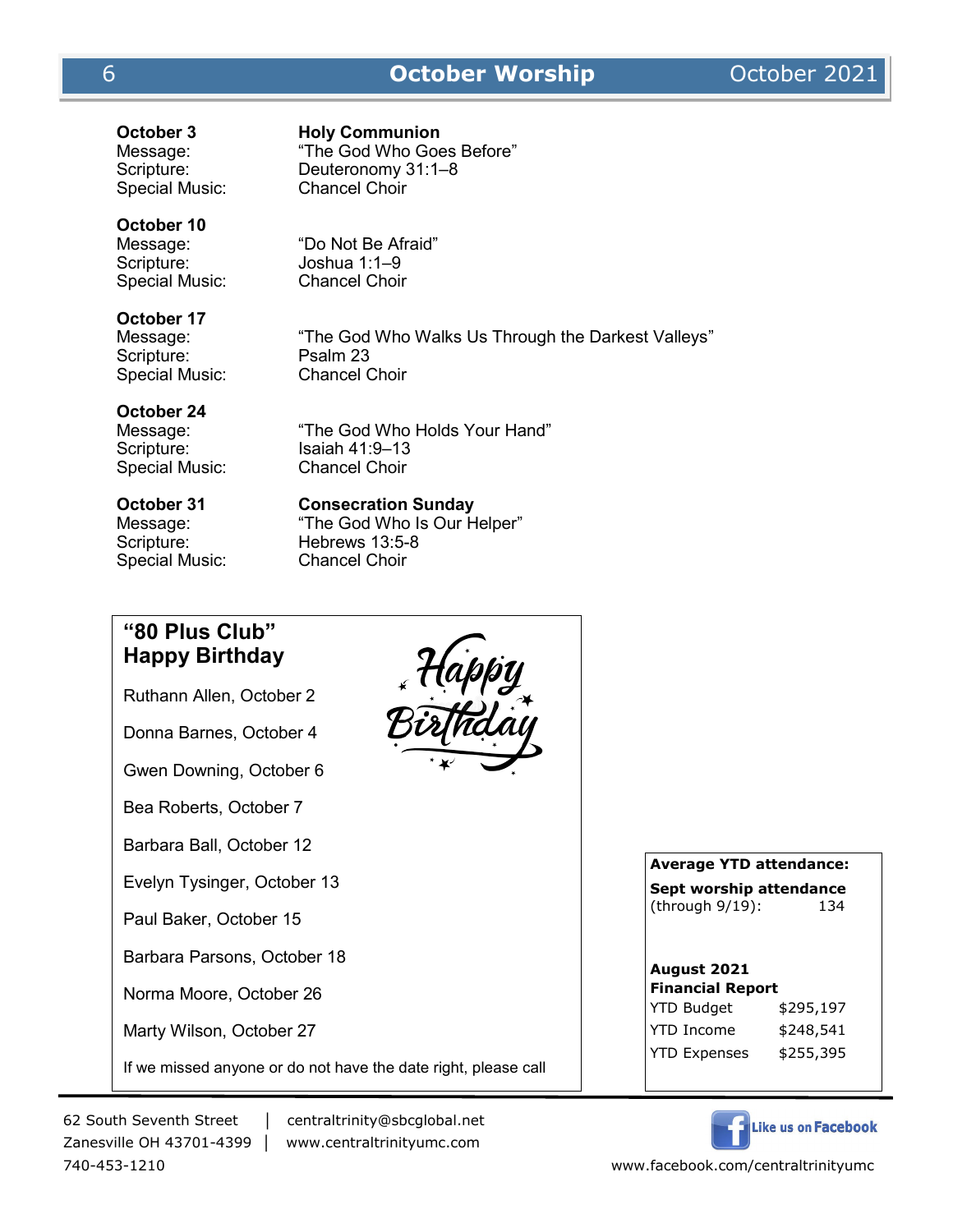# October 2021 **October Calendar of Events** 7

# **September Calendar of Events is subject to change**

#### **3 Sunday, Holy Communion**

| $9:00$ a.m. | <b>Ignite Service</b>     |
|-------------|---------------------------|
| $9:00$ a.m. | <b>Sunday School</b>      |
| $9:45$ a.m. | Wesleyan Choir            |
| 10:30 a.m.  | Worship                   |
| 10:30 a.m.  | <b>Sunday School</b>      |
| 10:30 a.m.  | CT Students (Grades 5-8)  |
| 6:00 p.m.   | CT Students (Grades 7-12) |
|             |                           |

#### **4 Monday**

6:00 p.m. United Methodist Women

# **6 Wednesday**

11:00 a.m. Bible Study

#### **7 Thursday**

| 5:00 p.m. | <b>Angel Wings Prayer Shawl</b> |
|-----------|---------------------------------|
| 6:00 p.m. | Children's Choir practice       |
| 6:00 p.m. | <b>Carillon Bells practice</b>  |
| 7:00 p.m. | <b>Chancel Choir practice</b>   |

## **10 Sunday**

| 9:00 a.m.    | <i><b>Ignite Service</b></i>    |
|--------------|---------------------------------|
| 9:00 a.m.    | <b>Sunday School</b>            |
| 9:45 a.m.    | Wesleyan Choir                  |
| 10:30 a.m.   | Worship                         |
| $10:30$ a.m. | <b>Sunday School</b>            |
| $10:30$ a.m. | CT Students (Grades 5-8)        |
| $3:00$ p.m.  | 24th Annual Organ Recital at CT |
| 6:00 p.m.    | CT Students (Grades 7-12)       |

# **12 Tuesday**

| 1:00 p.m. | <b>Staff Meeting</b>       |
|-----------|----------------------------|
| 7:30 p.m. | <b>Thursday Music Club</b> |

## **13 Wednesday**

11:00 a.m. Bible Study

# **14 Thursday**

| 5:00 p.m. | <b>Angel Wings Prayer Shawl</b> |
|-----------|---------------------------------|
| 6:00 p.m. | Children's Choir practice       |
| 6:00 p.m. | <b>Carillon Bells practice</b>  |
| 7:00 p.m. | <b>Chancel Choir practice</b>   |
|           |                                 |

#### **15 Friday, ConnecT Deadline**

| <b>Ignite Service</b>     |
|---------------------------|
| <b>Sunday School</b>      |
| <b>Wesleyan Choir</b>     |
| Worship                   |
| <b>Sunday School</b>      |
| CT Students (Grades 5-8)  |
| CT Students (Grades 7-12) |
|                           |

#### **19 Tuesday**

7:00 p.m. Verla Moore Service Club

# **20 Wednesday**

11:00 a.m. Bible Study

#### **21 Thursday**

| 5:00 p.m. | <b>Angel Wings Prayer Shawl</b> |
|-----------|---------------------------------|
| 6:00 p.m. | Children's Choir practice       |
| 6:00 p.m. | <b>Carillon Bells practice</b>  |
| 7:00 p.m. | <b>Chancel Choir practice</b>   |

# **24 Sunday**

| 9:00 a.m.  | <i><b>Ignite Service</b></i>          |
|------------|---------------------------------------|
| 9:00 a.m.  | <b>Sunday School</b>                  |
| 9:45 a.m.  | Wesleyan Choir                        |
| 10:30 a.m. | Worship                               |
| 10:30 a.m. | <b>Sunday School</b>                  |
| 10:30 a.m. | CT Students (Grades 5-8)              |
| 6:00 p.m.  | Fall Family Festival, Trunk or Treat) |
|            |                                       |

# **26 Tuesday**

1:00 p.m. Staff Meeting

# **27 Wednesday**

| $11:00$ a.m. | <b>Bible Study</b> |
|--------------|--------------------|
| 6:00 p.m.    | <b>Trustees</b>    |
| 7:00 p.m.    | <b>Ad Council</b>  |

#### **28 Thursday (Bonnie out of office)**

| 5:00 p.m. | <b>Angel Wings Prayer Shawl</b> |
|-----------|---------------------------------|
| 6:00 p.m. | Children's Choir practice       |
| 6:00 p.m. | Carillon Bells practice         |
| 7:00 p.m. | <b>Chancel Choir practice</b>   |

#### **31 Sunday Consecration Sunday**

9:00 a.m. *Ignite Service* Sunday School 9:45 a.m. Wesleyan Choir 10:30 a.m. *Worship*  10:30 a.m. Sunday School<br>10:30 a.m. CT Students (G CT Students (Grades 5–8) 6:00 p.m. CT Students (Grades 7–12)